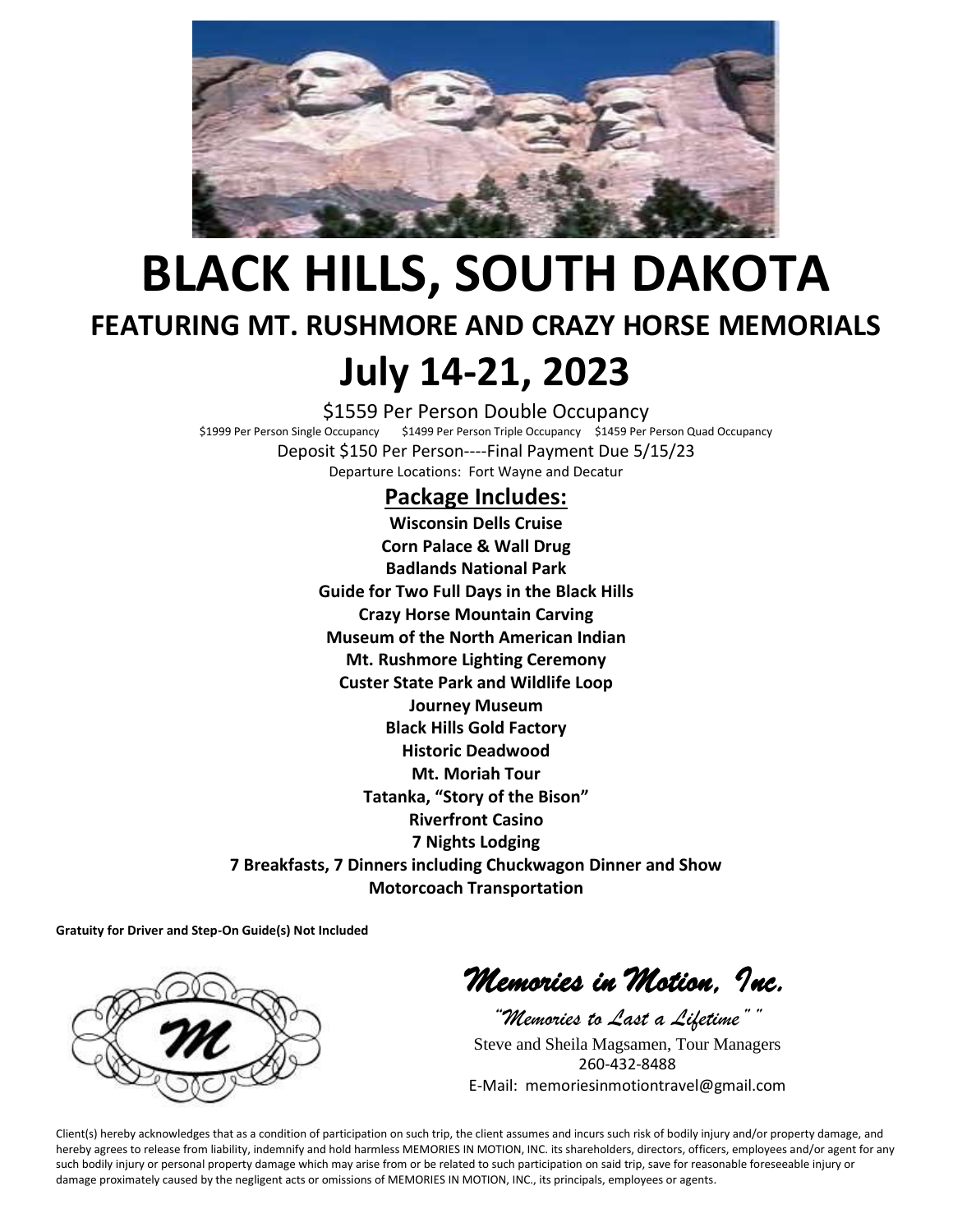

**DAY 1...**All Aboard!!! Travel to the Wisconsin Dells today. Upon arrival, climb aboard a cruise boat for a **one-hour cruise on the Lower Dells.** Lodging tonight is in the Wisconsin Dells, with dinner included at a local restaurant.

**DAY 2...**Today we head west to Mitchell, SD, where you will visit the a-maze-ing **Corn Palace** before checking into your lodging.

**DAY 3…**Depart westward, traveling through the **Badlands National Park** with a stop at the visitor's center. Continue to your lodging in the Rapid City area, where dinner awaits. After dinner, depart to see the **Lighting Ceremony on Mt. Rushmore**.

**DAY 4…** This morning, depart with local guide and return to **Mt. Rushmore National Memorial** to walk the President's Trail. Stop at **Crazy Horse Memorial** and visit the **Museum of the North American Indian**. During a drive through **Custer State Park**, you will view an abundance of native wildlife. Return to your lodging to prepare for dinner, then depart for a wonderful **Chuckwagon Dinner and Show**.

**DAY 5…**Rise and shine! Meet guide and head for a visit to the **Journey Museum** where you can explore the heritage of the cultures of the Black Hills region. Visit the **Mt. Rushmore Black Hills Gold Factory**, then depart for **Historic Deadwood** and **Mt. Moriah Cemetery (burial site of Wild Bill Hickok and Calamity Jane),** as well as a visit to **Tatanka, "Story of the Bison".** Dinner is included this evening. Back to hotel for some zzzzz's.

**DAY 6…** Following breakfast check out and travel eastward, stopping at **Wall Drug** where you will find a little bit of everything! **Al's Oasis** is a great place to stop for lunch some "5 cent" coffee" and souvenirs. Continue to Sioux Falls, SD for dinner and lodging.

**DAY 7...** Enjoy breakfast and travel to Davenport, Iowa. Dinner is included this evening, then try your luck at a **riverfront casino**.

**DAY 8…**INDIANA HERE WE COME!!!